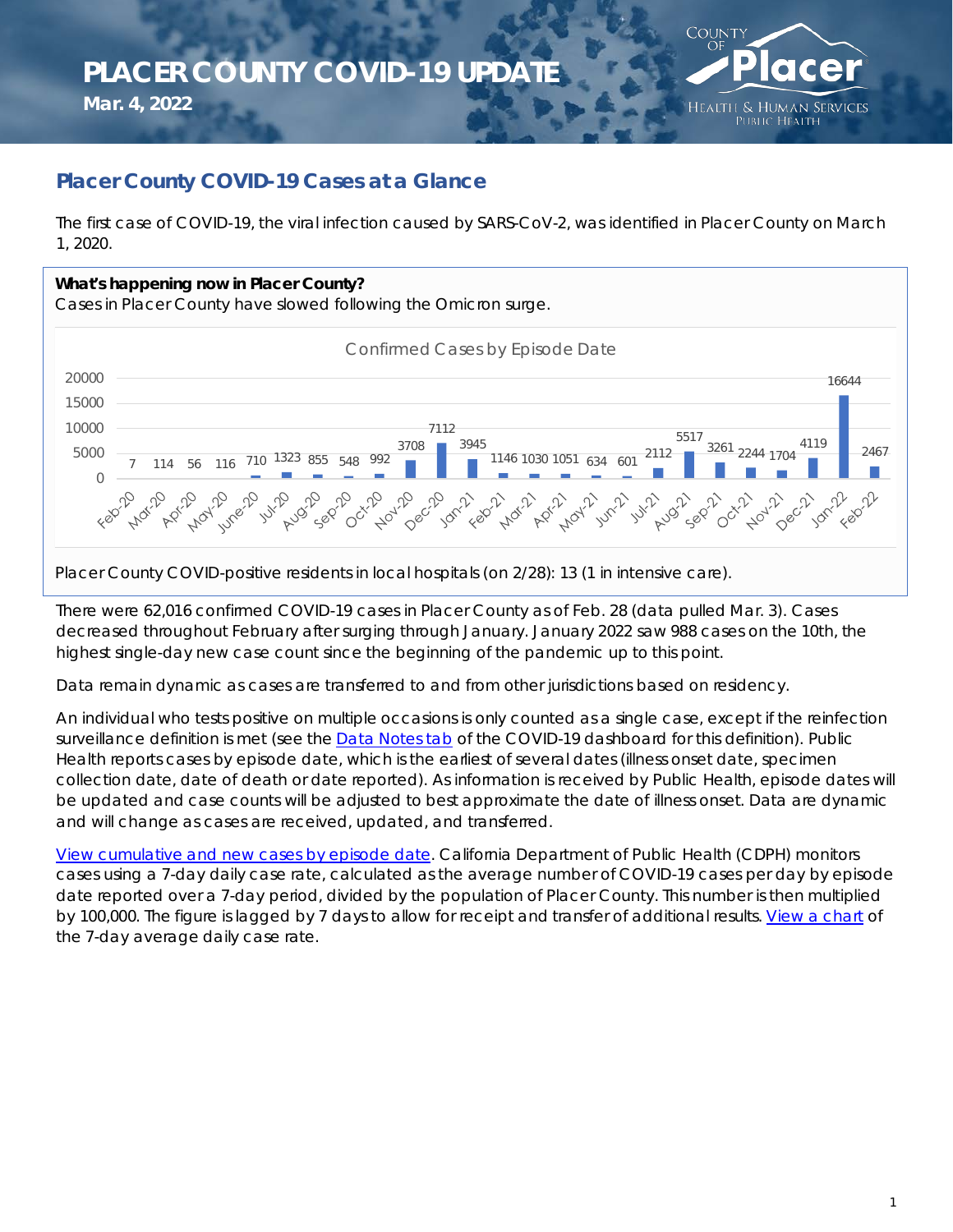**Mar. 4, 2022**



#### **Placer County Vaccination Progress**

Placer County received its first allocation of COVID-19 vaccine in December 2020. As of Mar. 3, 2022, a total of 689,050 doses have been administered to Placer County residents, including 264,550 second or completing (i.e. single dose) doses.

| <b>First Doses</b> | <b>Completing</b><br><b>Doses</b> | Additional/<br><b>Booster Doses</b> | <b>Total Population</b> |  |  |
|--------------------|-----------------------------------|-------------------------------------|-------------------------|--|--|
| 283,228            | 264,550                           | 141,272                             | 400,434                 |  |  |

Below is a map that shows the percent of the total population of different Placer zip codes who have received at least one dose of vaccine.



Data on post-vaccination infections and case rates by vaccination status, which account for the portion of the population that has been fully vaccinated, are now available on th[e Vaccination tab](https://www.placer.ca.gov/DocumentCenter/View/46267/dashboard?bidId=#vaccinations) of Public Health's dashboard.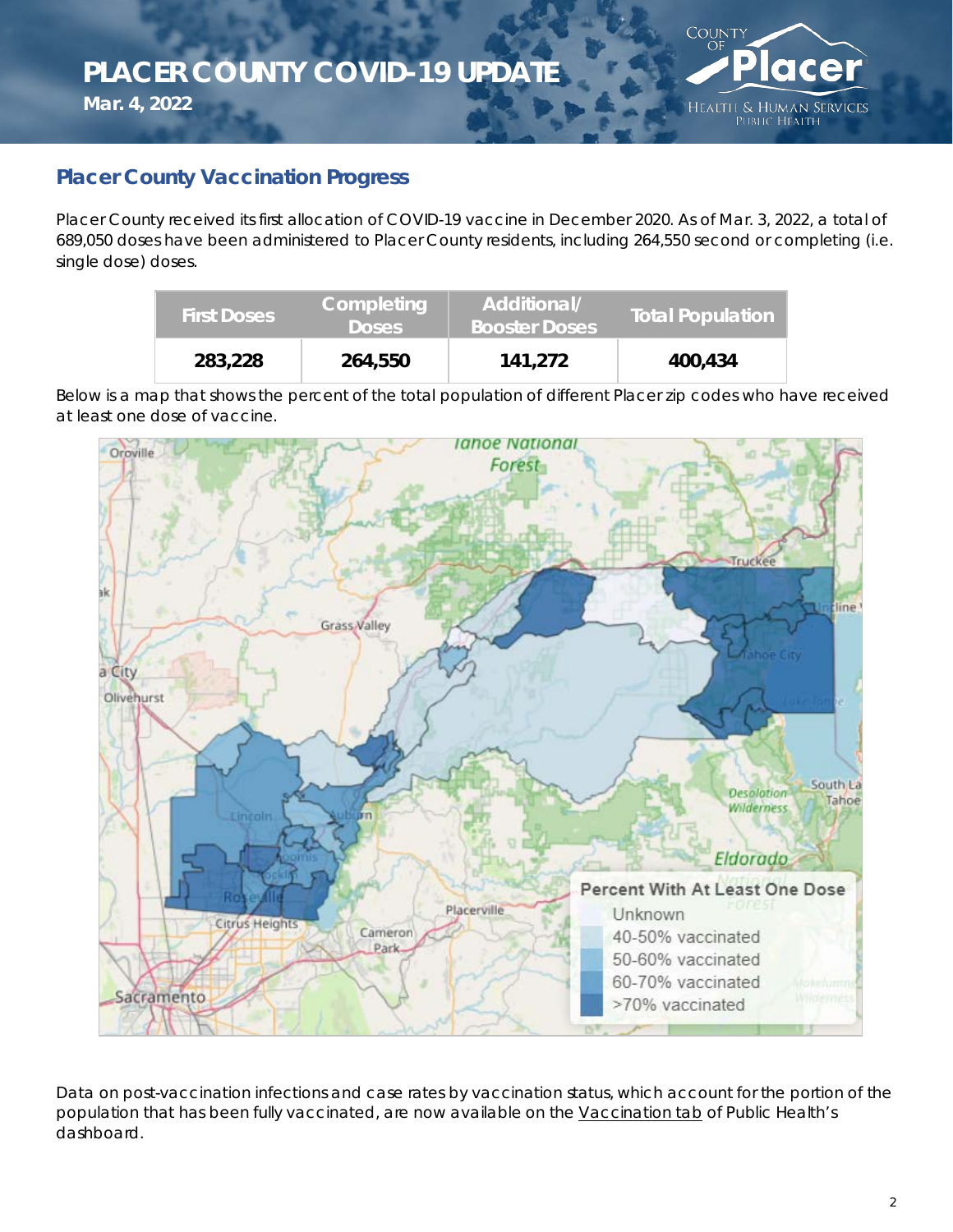**Mar. 4, 2022**



#### **Deaths**

As of Mar. 2, Placer County has received reports of 584 COVID-related\* deaths. **\*\*Please note that due to the Omicron surge, recent death data should be considered preliminary and interpreted with caution.**

**·** 199\*\* (34%) were residents of long-term care facilities.

**·** 50% were under the age of 80; 20% were under the age of 65.

**·** At least 89%\*\* of those who died had at least one confirmed underlying health condition. (67 deaths are pending for this data).

\*COVID-related deaths have COVID-19 disease or SARS-CoV-2 listed as a cause of death or a significant condition contributing to death on the death certificate. Public Health death reporting is conducted with consideration of guidance issued by the Council of State and Territorial Epidemiologists and CDPH.

| Age<br>Range | <b>Number of</b><br><b>Deaths</b> | Cumulative<br>% |
|--------------|-----------------------------------|-----------------|
| 18-44        | 17                                | 3%              |
| 45-49        | 8                                 | $4\%$           |
| 50-54        | 19                                | 8%              |
| 55-59        | 35                                | 14%             |
| $60 - 64$    | 35                                | 20%             |
| 65-69        | 44                                | 27%             |
| 70-74        | 61                                | 38%             |
| 75-79        | 71                                | 50%             |
| 80-84        | 100                               | 67%             |
| 85-89        | 96                                | 83%             |
| $90 - 94$    | 61                                | 94%             |
| $95+$        | 37                                | 100%            |
| Total        | 584                               |                 |

| <b>COVID Deaths</b><br>by Month | <b>Number</b><br>$\overline{of}$ |
|---------------------------------|----------------------------------|
| March 2020                      | <b>Deaths</b><br>2               |
| April 2020                      | 6                                |
| May 2020                        | 1                                |
| <b>June 2020</b>                | $\overline{2}$                   |
| <b>July 2020</b>                | 6                                |
| August 2020                     | 17                               |
| September 2020                  | 20                               |
| October 2020                    | $\overline{7}$                   |
| November 2020                   | 26                               |
| December 2020                   | 93                               |
| January 2021                    | 75                               |
| February 2021                   | 29                               |
| March 2021                      | 6                                |
| April 2021                      | $\overline{7}$                   |
| May 2021                        | 6                                |
| June 2021                       | $\overline{2}$                   |
| <b>July 2021</b>                | 5                                |
| August 2021                     | 36                               |
| September 2021                  | 68                               |
| October 2021                    | 43                               |
| November 2021                   | 26                               |
| December 2021                   | 26                               |
| January 2022                    | 49                               |
| February 2022                   | 26                               |
| Total                           | 584                              |

Some deaths may not have yet been processed

The following charts display death rates by vaccination status and age over time per 100,000 residents. Recent death data should be considered preliminary and interpreted with caution.



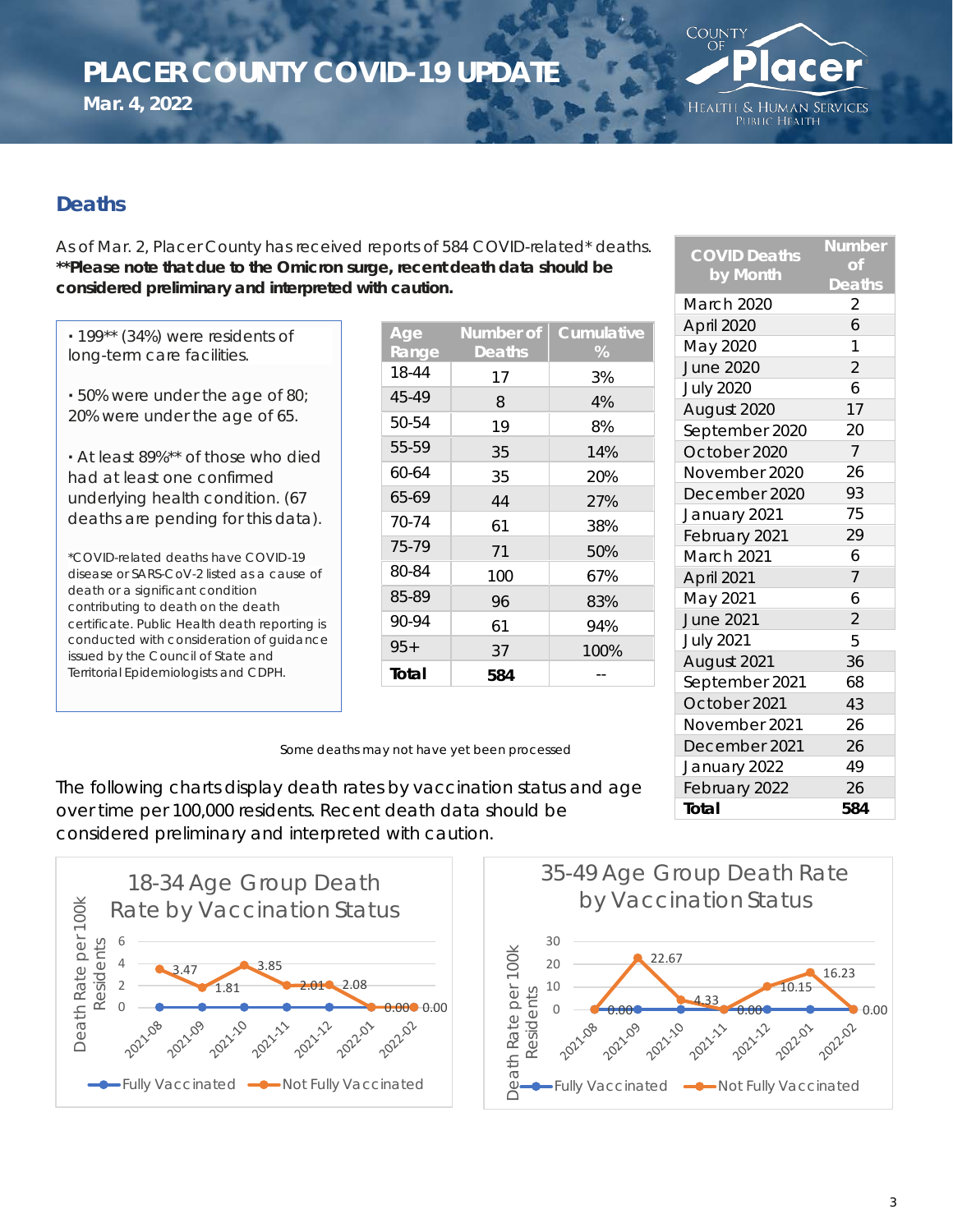**Mar. 4, 2022**



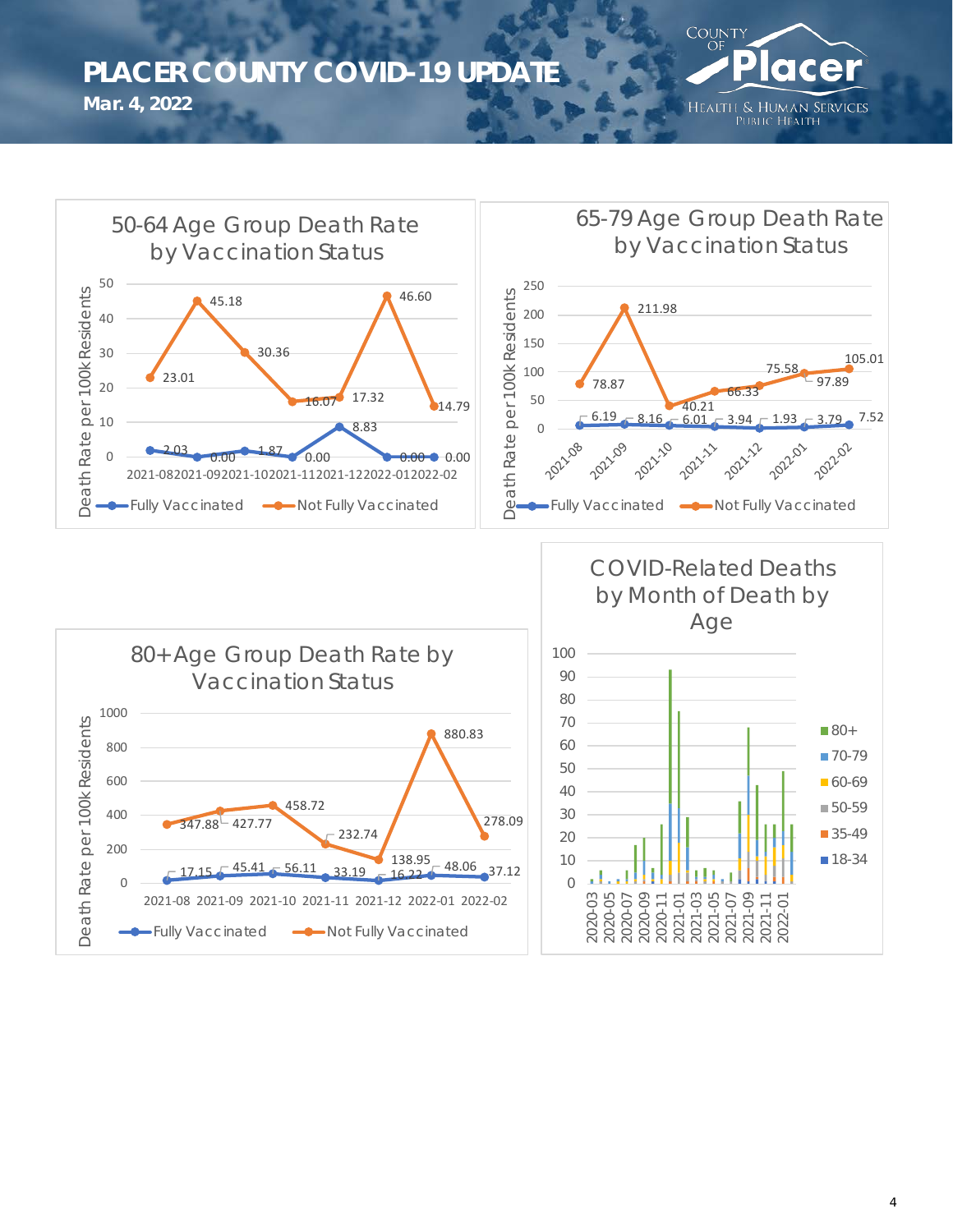**Mar. 4, 2022**



### **Descriptive Statistics**

About one-seventh of race/ethnicity data remains unknown, although systematic data collection has improved. Placer County lacks race/ethnicity data for 15.7% of cases compared to 19% [statewide.](https://www.cdph.ca.gov/Programs/CID/DCDC/Pages/COVID-19/Race-Ethnicity.aspx) Race/ethnicity data are sometimes provided by labs, but most often collected during the case interview. Some cases cannot be reached for interview and some decline to share this information.

Demographic patient data for hospitalized Placer residents are not reported in real-time like hospital bed census data, and are dependent upon case interviews, which may occur prior to hospitalization, or hospital notification to Public Health. Therefore, all hospitalization data below should be considered as estimates and interpreted with caution. Following the late summer surge as well as this most recent surge, the hospitalization data below are known to be an undercount.

| Race/Ethnicity Distribution Among          |                      |       |  |  |  |
|--------------------------------------------|----------------------|-------|--|--|--|
| <b>Confirmed Cases</b>                     |                      |       |  |  |  |
|                                            | January/<br>February | Total |  |  |  |
|                                            | Cases                | Cases |  |  |  |
| White                                      | 9796                 | 33694 |  |  |  |
| Latinx                                     | 2350                 | 8072  |  |  |  |
| Asian                                      | 1256                 | 3607  |  |  |  |
| African American/<br>Black                 | 340                  | 1084  |  |  |  |
| American Indian/<br>Alaska Native          | 125                  | 354   |  |  |  |
| Native Hawaijan<br>and Pacific<br>Islander | 141                  | 363   |  |  |  |
| Multiple Race                              | 67                   | 1211  |  |  |  |
| Other Race                                 | 1099                 | 3884  |  |  |  |
| <b>Unknown</b>                             | 3937                 | 9747  |  |  |  |
| <b>Total Cases</b>                         | 19111                | 62016 |  |  |  |
|                                            |                      |       |  |  |  |



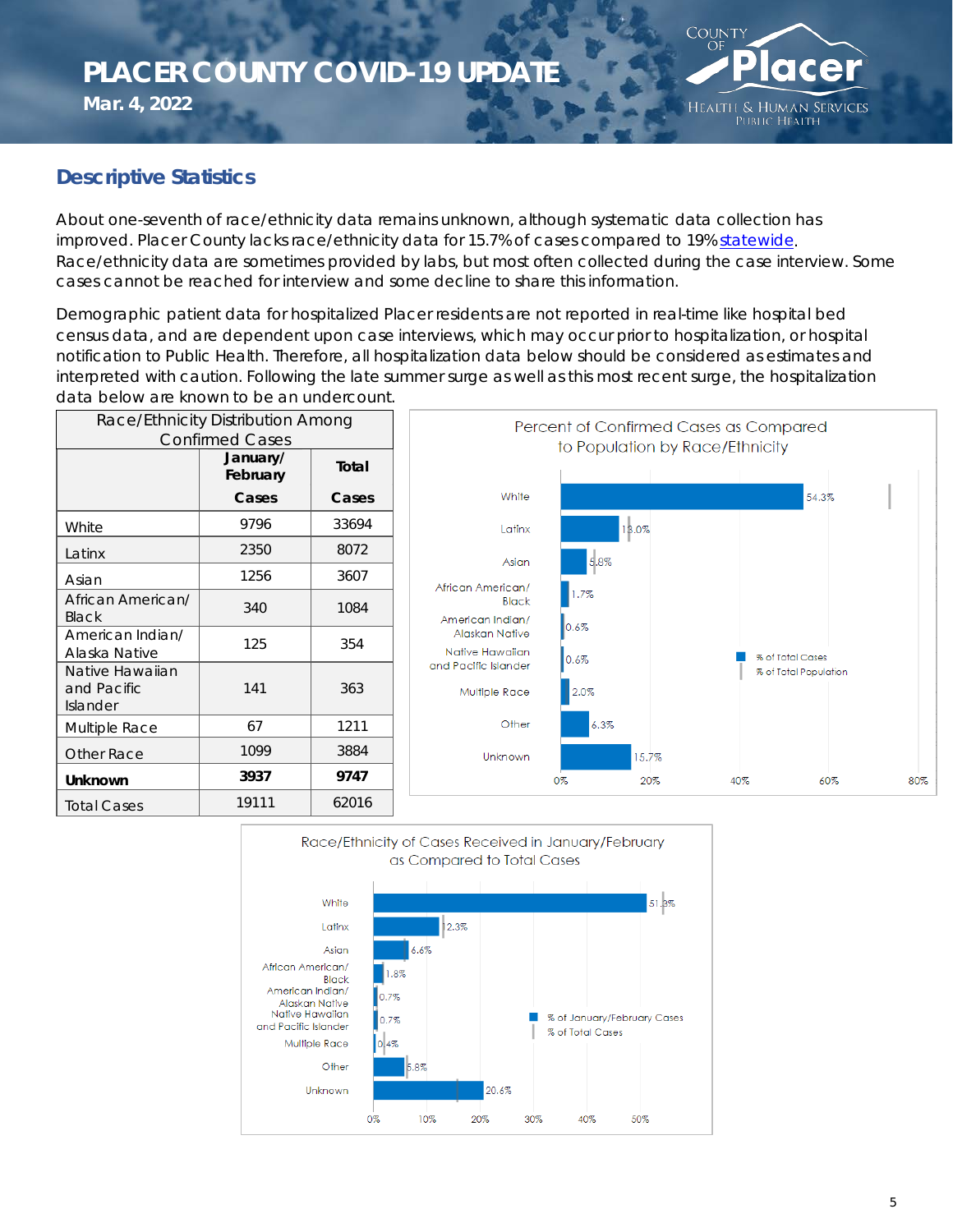**Mar. 4, 2022**



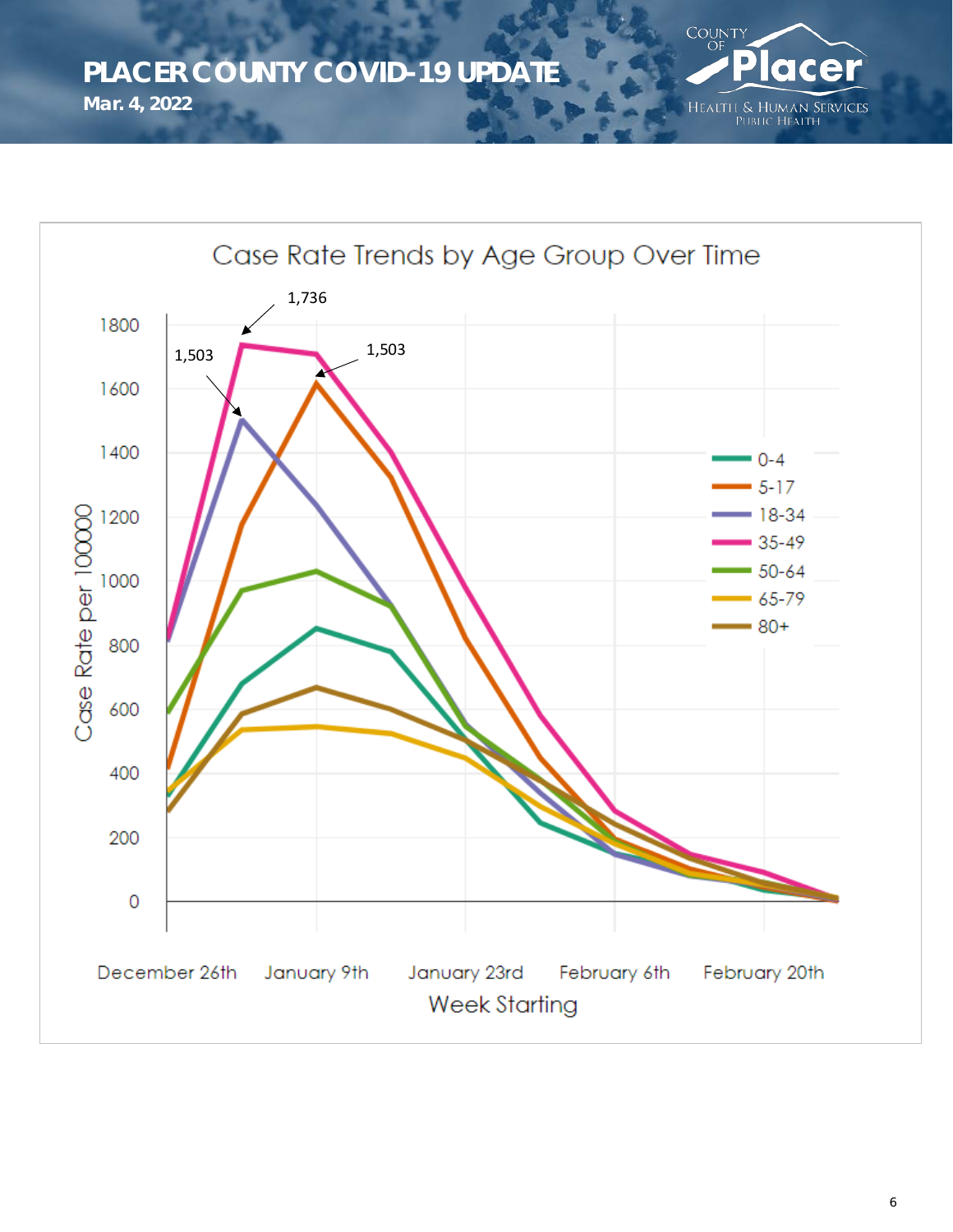**Mar. 4, 2022**





| 0%                                                   | 55 512 18.34 35.49 50.64 55.79 80x<br><b>Age Category</b> | 0.1%<br>Unknown                              | O'                                                       |
|------------------------------------------------------|-----------------------------------------------------------|----------------------------------------------|----------------------------------------------------------|
|                                                      |                                                           |                                              |                                                          |
|                                                      | Race/Ethnicity Distribution and                           | <b>Hospitalization Among Confirmed Cases</b> | Perce                                                    |
|                                                      | <b>Cases Ever</b>                                         | Total                                        |                                                          |
|                                                      | Hospitalized                                              | Cases                                        | White                                                    |
| White                                                | 1202                                                      | 33694                                        |                                                          |
| Latinx                                               | 280                                                       | 8072                                         | Latinx                                                   |
| Asian                                                | 67                                                        | 3607                                         |                                                          |
| African<br>American/<br><b>Black</b>                 | 44                                                        | 1084                                         | Asian<br>African American/<br>Black                      |
| American<br>Indian/Alaska<br><b>Native</b>           | 13                                                        | 354                                          | American Indian/<br>Alaskan Native                       |
| <b>Native</b><br>Hawaiian and<br>Pacific<br>Islander | 20                                                        | 363                                          | Native Hawaiian<br>and Pacific Islander<br>Multiple Race |
| Multiple Race                                        | 50                                                        | 1211                                         | Other                                                    |
| Other Race                                           | 59                                                        | 3884                                         |                                                          |
| Unknown                                              | 79                                                        | 9747                                         | Unknown                                                  |

Total Cases | 1814 | 62016



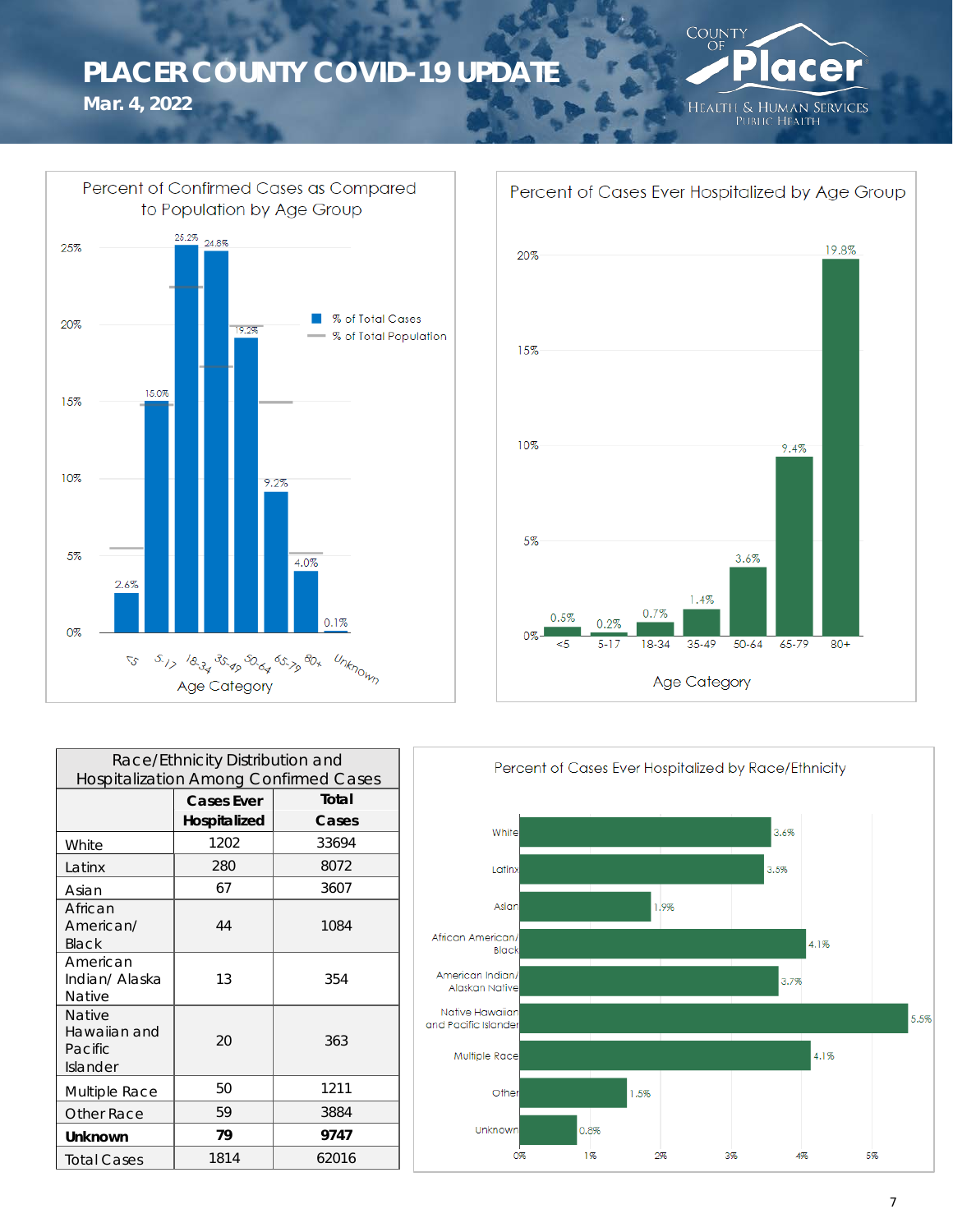**Mar. 4, 2022**





*REMINDER: Per page 5, these charts display hospitalization age trends among those Placer resident cases reported to have ever been hospitalized. These data are incomplete and should be interpreted with caution.*

| Age Distribution and Hospitalization<br><b>Among Confirmed Cases</b> |                   |                                |  |  |  |
|----------------------------------------------------------------------|-------------------|--------------------------------|--|--|--|
|                                                                      | <b>Cases Ever</b> | Cases                          |  |  |  |
|                                                                      | Hospitalized      | Hospitalized in<br>Jan. & Feb. |  |  |  |
| $<$ 5                                                                | 8                 |                                |  |  |  |
| $5 - 17$                                                             | 18                | O                              |  |  |  |
| 18-34                                                                | 114               | 11                             |  |  |  |
| 35-49                                                                | 220               | 10                             |  |  |  |
| 50-64                                                                | 430               | 21                             |  |  |  |
| 65-79                                                                | 534               | 46                             |  |  |  |
| $80+$                                                                | 490               | 52                             |  |  |  |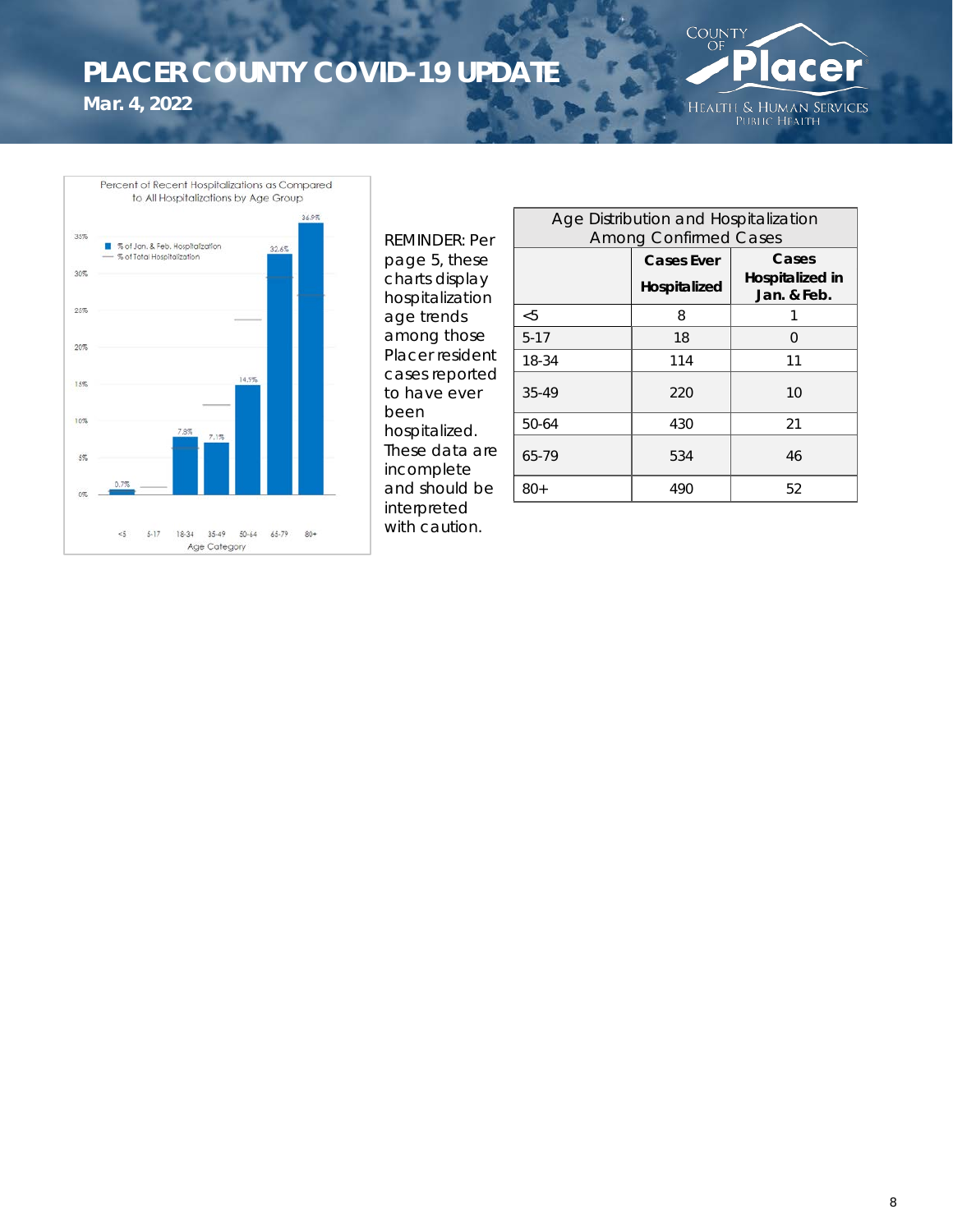**Mar. 4, 2022**



#### **Variants**

Variants of Concern and Variants Being Monitored have been identified in Placer County. At least 3,601 specimens have been sequenced and reported to Public Health and processed as of Mar. 3, 2021. The proportions below are likely to change over time as additional sequencing results are received. Current Variants of Concern are highlighted in red. Click here for CDPH data on variants, including sequencing volume [and variant proportions.](https://www.cdph.ca.gov/Programs/CID/DCDC/Pages/COVID-19/COVID-Variants.aspx)

| Month             | Alpha  | Beta  | <b>Delta</b> | Gamma | Epsilon | Eta   | lota  | Kappa | Mu    | <b>Omicron</b> | Zeta  | Other (non-VBM) |
|-------------------|--------|-------|--------------|-------|---------|-------|-------|-------|-------|----------------|-------|-----------------|
| October 2020      |        |       |              |       |         |       |       |       |       |                |       | 100.00%         |
| November 2020     |        |       |              |       |         |       |       |       |       |                |       |                 |
| December 2020     | 0.91%  |       | 0.91%        |       | 5.45%   |       |       |       |       |                |       | 92.73%          |
| January 2021      | 1.00%  | 1.00% |              |       | 24.00%  | 1.00% |       |       |       |                | 1.00% | 72.00%          |
| February 2021     |        |       |              |       | 45.45%  |       |       |       |       |                | 1.30% | 53.25%          |
| March 2021        | 28.57% |       |              |       | 46.75%  |       |       |       |       |                | 2.60% | 22.08%          |
| <b>April 2021</b> | 51.90% |       | 0.63%        | 4.43% | 22.78%  |       | 1.27% |       |       |                |       | 18.99%          |
| May 2021          | 54.46% |       | 4.95%        | 0.99% | 11.88%  |       | 4.95% |       |       |                |       | 22.77%          |
| <b>June 2021</b>  | 41.57% |       | 39.33%       | 4.49% |         |       | 8.99% |       | 1.12% |                |       | 4.49%           |
| <b>July 2021</b>  | 3.29%  |       | 94.82%       | 0.47% |         |       |       | 0.24% |       |                |       | 1.18%           |
| August 2021       |        |       | 97.82%       |       | 0.22%   |       |       |       |       |                |       | 1.97%           |
| September 2021    |        |       | 93.75%       |       |         |       |       |       |       |                |       | 6.25%           |
| October 2021      |        |       | 99.21%       |       |         |       |       |       |       |                |       | 0.79%           |
| November 2021     |        |       | 99.21%       |       |         |       |       |       |       | 0.26%          |       | 0.52%           |
| December 2021     |        |       | 68.37%       |       |         |       |       |       |       | 30.70%         |       | 0.93%           |
| January 2022      |        |       | 2.03%        |       |         |       |       |       |       | 97.97%         |       |                 |
| February 2022     |        |       |              |       |         |       |       |       |       | 100.00%        |       |                 |

*These variants were identified via genomic surveillance, and likely represent only a small proportion of the true number of variant cases in the county. Note: all AY sublineages are grouped in with the Delta lineage counts and all BA sublineages are grouped in with the Omicron lineage counts. Click here for [CDC information on Variants of Interest and Variants of](https://www.cdc.gov/coronavirus/2019-ncov/cases-updates/variant-surveillance/variant-info.html)  [Concern.](https://www.cdc.gov/coronavirus/2019-ncov/cases-updates/variant-surveillance/variant-info.html) Click here for [CDC information on proportions of variants circulating in the U.S.](https://covid.cdc.gov/covid-data-tracker/?CDC_AA_refVal=https%3A%2F%2Fwww.cdc.gov%2Fcoronavirus%2F2019-ncov%2Fcases-updates%2Fvariant-proportions.html#variant-proportions) and regionally.*

#### **MIS-C**

Placer County Public Health has received reports of Multisystem Inflammatory Syndrome in Children (MIS-C) associated with COVID-19. As of Mar. 3, Public Health has received 6 reports of confirmed cases of MIS-C. Click here for [CDC information about MIS-C.](https://www.cdc.gov/mis/about.html) Public Health has not received reports of any deaths related to MIS-C.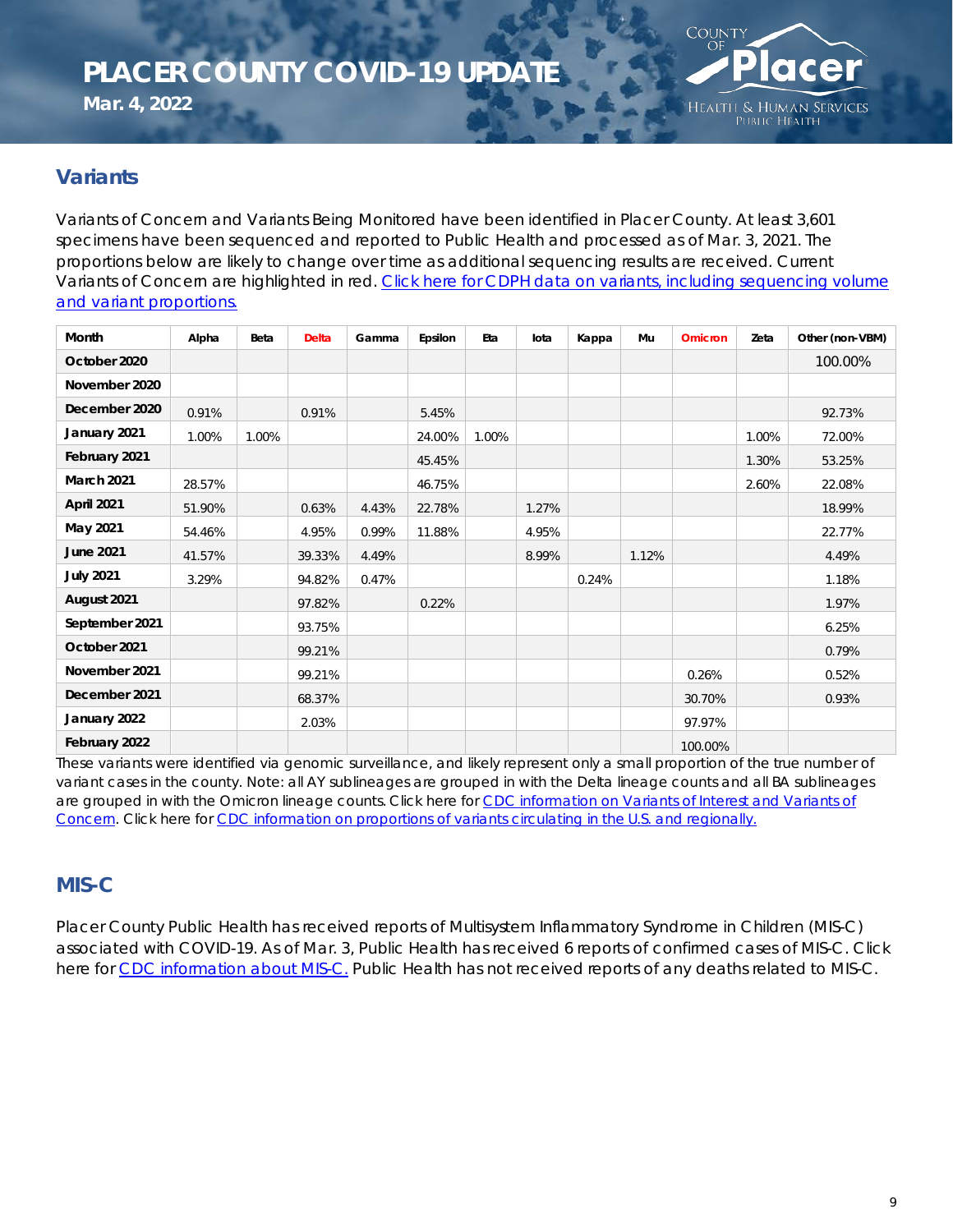**Mar. 4, 2022**



## **Case Investigation Findings: Jan 1-31 — Feb 1-28**

|                                                                                     | <b>Number of cases</b> | % of total |
|-------------------------------------------------------------------------------------|------------------------|------------|
| Total cases received by Placer County Public Health<br>with Jan & Feb episode dates | 19,111                 | 100 %      |
| Personal contact attempted for interview*                                           | 11.971                 | 63%        |
| Cases interviewed                                                                   | 4.189                  | 22%        |

\**Includes non-response*

#### **Potential Exposure Settings:**

|                                            | Count |
|--------------------------------------------|-------|
| Reported close contact to a confirmed case | 1,305 |
| Household member contact                   | 1,107 |
| School-affiliated contact                  | 81    |
| Community contact                          | 78    |
| Work-affiliated contact                    | 34    |
| Other contact                              | h     |

|                                      | Count |
|--------------------------------------|-------|
| Reported attending a large gathering | 754   |
| School-affiliated gathering          | 380   |
| Friend or family gathering           | 304   |
| Religious gathering                  | 68    |
| Other gathering                      |       |

*Public Health strives to interview as many cases as possible. Cases are prioritized for an interview based on how many days have elapsed since the time of their test date and result date, along with risk factors, including age and vulnerable settings. A virtual survey was sent to all cases/contacts if a phone number was provided and personal contact for interview was attempted.*

*Potential exposure settings are defined as indoor or outdoor locations in which cases came within 6 feet of a case for at least 15 minutes during the 2-14 days prior to symptom onset or test collection date for asymptomatic cases. Potential exposure settings are not confirmed sources of infection, and do not reflect all reported potential exposure settings. Persons may have visited more than one location. Responses are based on information volunteered on interview or submitted via virtual survey.*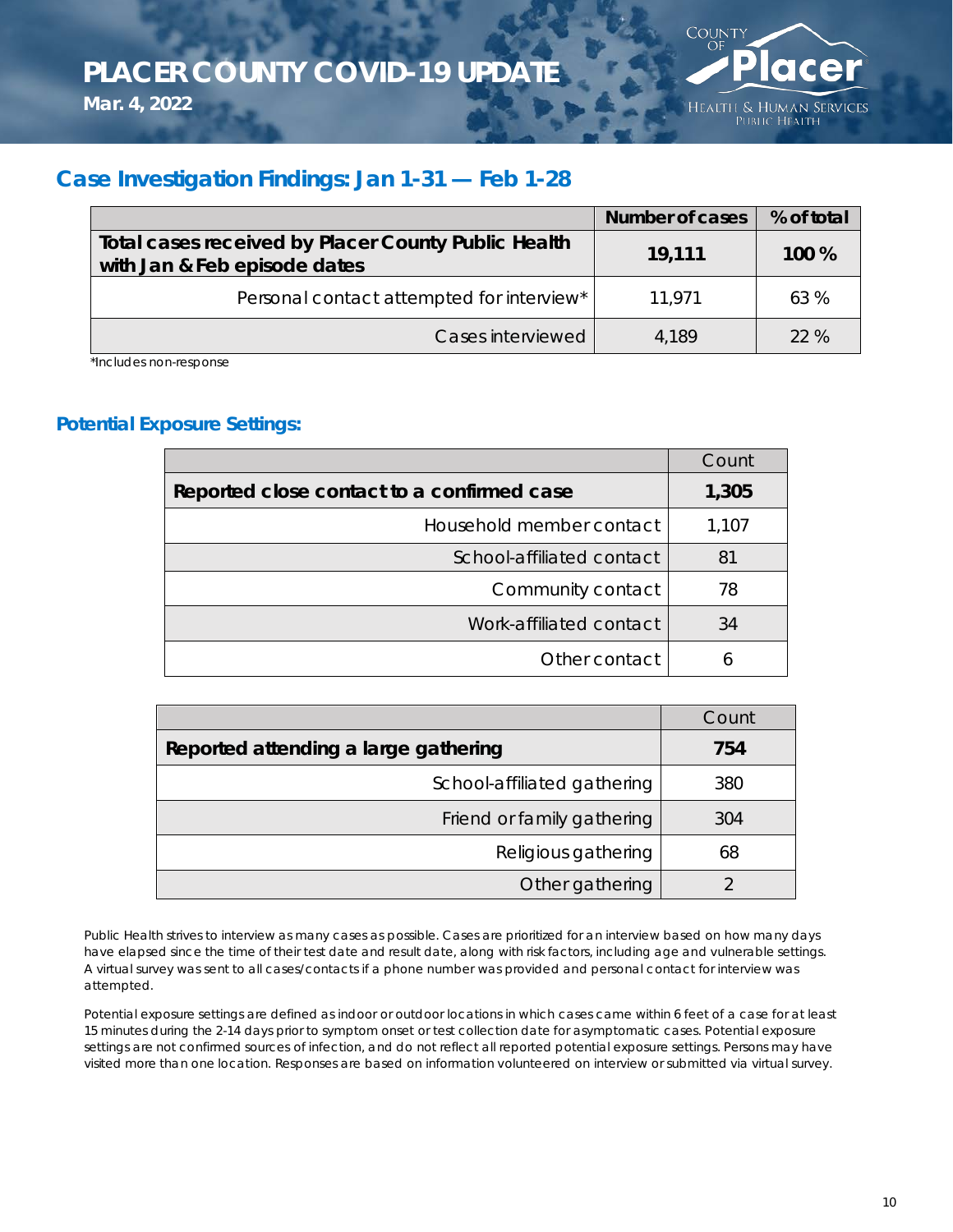**Mar. 4, 2022**



### **FAQs**

#### **How did Placer's Omicron surge compare to previous COVID surges?**

Like other areas of the state, nation and globe, Placer reported dramatically higher case rates during Omicron compared to previous waves. With the increased prevalence of at-home tests, PCR case reporting likely captured a lower share of cases than in previous waves. Hospitalizations and deaths also increased, yet there were fewer in relation to case numbers compared to previous waves. *Please note that recent data on individual-level hospitalizations and deaths is preliminary and should be interpreted with caution.*



To illustrate this another way, the Delta wave saw a maximum single day new case count of 225 and a maximum hospital census of 211 COVID cases hospitalized for COVID in Placer hospitals. In comparison, the Omicron wave saw a maximum single day new case count of 988 and a maximum hospital census of 190 COVID cases hospitalized for COVID in Placer hospitals. Local hospitals reported shorter stays for the majority of patients during the Omicron surge as well as fewer patients requiring intensive care, including procedures like intubation.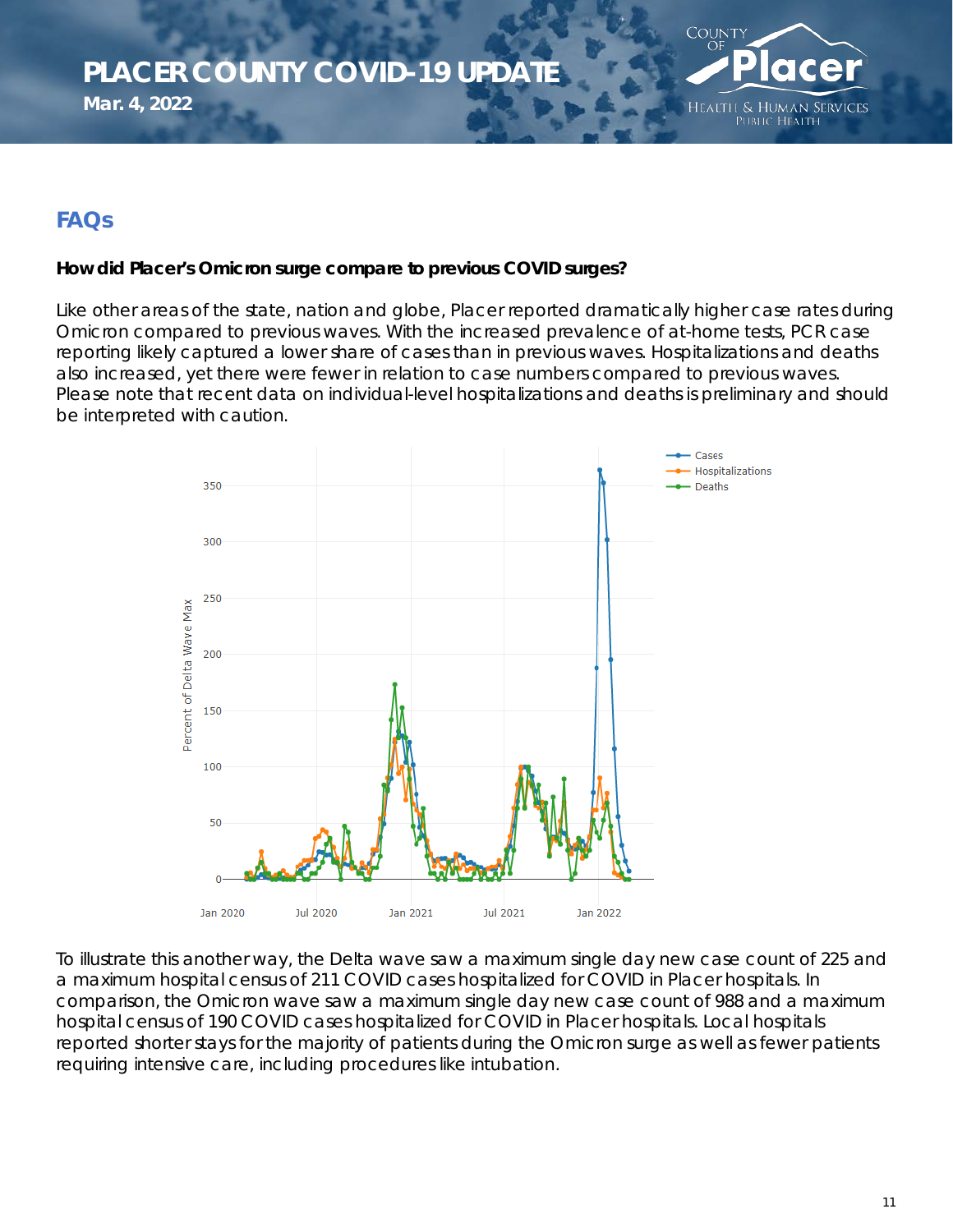**Mar. 4, 2022**



#### **How should data around the number of fully-vaccinated people in the hospital be understood?**

Placer County Public Health recently adjusted the data around hospitalization by vaccination status [on its dashboard](https://itwebservices.placer.ca.gov/coviddashboard/#hospitalizations-and-deaths) to include only those cases hospitalized *because of* COVID and exclude patients admitted for other reasons who tested positive incidentally. Previously, this data did not distinguish between these categories. Additionally, all three hospitals within county borders are now reporting this metric to Public Health.

Public Health has seen some confusion around this data point and its relationship to vaccine efficacy. In settings where the majority of people are vaccinated, it is possible for larger shares of hospitalizations to be among vaccinated individuals. Associating this directly with vaccine efficacy is an example of a base rate fallacy.

As a hypothetical example, there are 100 individuals, 80% of whom are vaccinated and 20% of whom are unvaccinated. Two are hospitalized, one vaccinated and one unvaccinated (50% of hospitalizations are vaccinated and 50% are unvaccinated). Does this mean that the vaccine is not effective? No, because there are more people in the vaccinated group. The actual risk is found by comparing the proportion of people in each group (1 in 80 versus 1 in 20).

Because hospitalization census data is not provided by county of residency, it is difficult to assess what this proportion looks like for Placer County residents (though it would likely be similar to death rate trends by vaccination status published on page 3-4). The state publishes this data for California [as a whole,](https://covid19.ca.gov/state-dashboard/#postvax-status) including booster data as well. For the most recent period from February 7, 2022 to February 13, 2022, unvaccinated people were 8.9 times more likely to be hospitalized with COVID-19 than people who received their booster dose.

#### **What are recent changes to vaccine recommendations?**

This easy-to-use [COVID Vaccine Timing By Age](https://eziz.org/assets/docs/COVID19/IMM-1396.pdf) chart reflects the most current recommendations and considerations around vaccine timing by brand and age. Recently, the CDC has stated that an interval up to 8 weeks may be preferable between the first and second dose of Pfizer or Moderna for some people ages 12 years and older, especially for males ages 12-to-39-years-old.

There have also been some updates to recommendations for immunocompromised people:

- Clarification of existing recommendation to receive a 3-dose mRNA vaccine primary series followed by a booster dose for a total of 4 doses.
- New quidance to shorten the interval between completion of the mRNA vaccine primary series and the booster dose to at least 3 months (instead of 5 months).
- New guidance for those who receive the Janssen COVID-19 vaccine primary series to receive an additional dose (of mRNA vaccine) and a booster dose, for a total of 3 doses.

#### **What will be changing about this report?**

Going forward, this report will now be published on an ad-hoc basis as determined by Public Health based on the volume of community questions and disease trends.